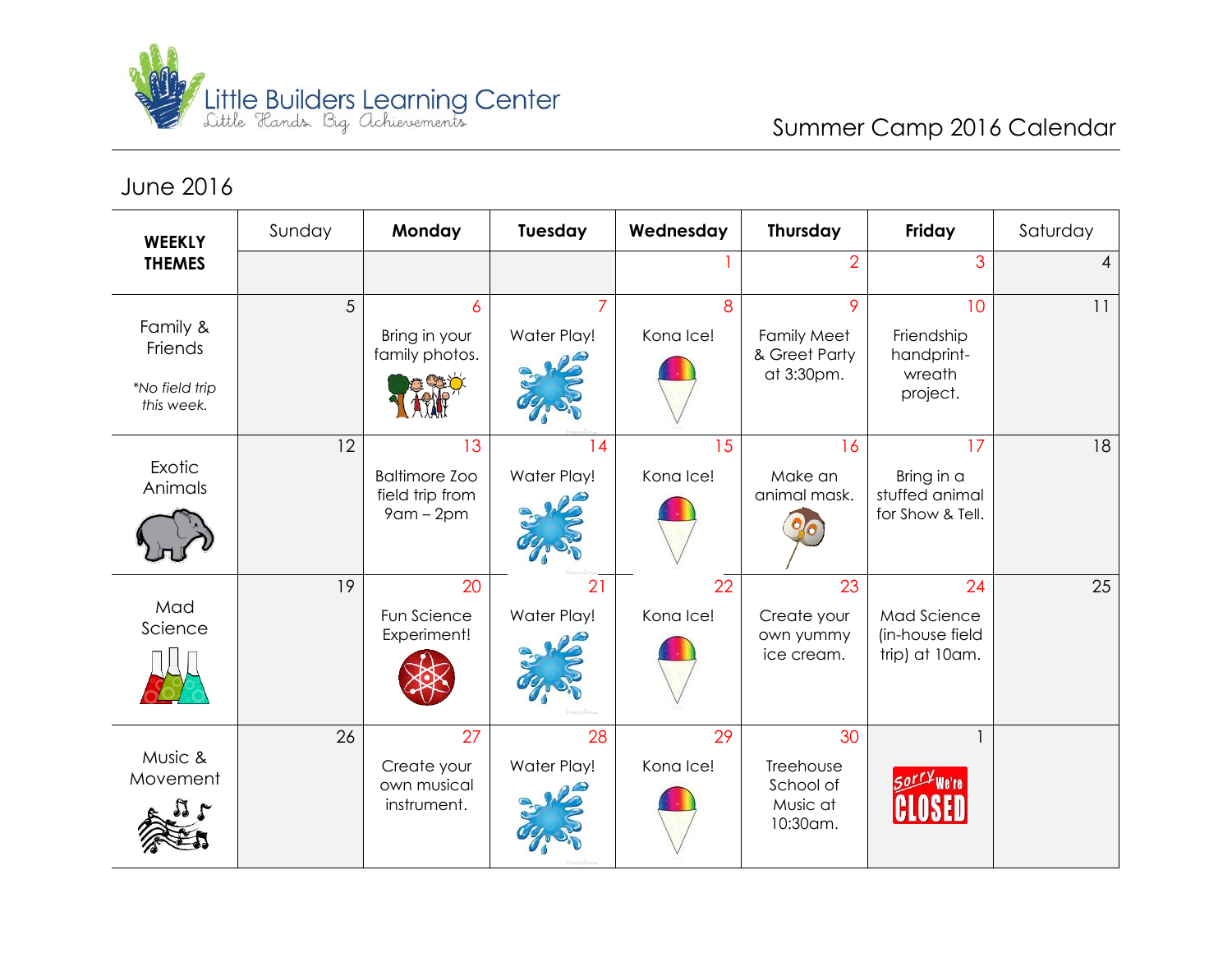

July 2016

| <b>WEEKLY</b><br><b>THEMES</b>         | Sunday | Monday                                                     | Tuesday           | Wednesday       | Thursday                                                                | Friday                                                      | Saturday       |
|----------------------------------------|--------|------------------------------------------------------------|-------------------|-----------------|-------------------------------------------------------------------------|-------------------------------------------------------------|----------------|
|                                        |        |                                                            |                   |                 |                                                                         | Closed                                                      | $\overline{2}$ |
| Sports<br>*No field trip<br>this week. | 3      | 4<br>Fourth of July<br>SOLLY We're                         | 5<br>Water Play!  | 6<br>Kona Ice!  | Relay Race!                                                             | 8<br>Wear your<br>favorite<br>team's jersey.                | 9              |
| <b>Talent Scouts</b>                   | 10     | 11<br>Come in<br>dressed as<br>your favorite<br>character. | 12<br>Water Play! | 13<br>Kona Ice! | 14<br>"High School<br>Musical" field<br>trip at 9:30am.                 | 15<br>Little Builders'<br>Children's<br><b>Talent Show!</b> | 16             |
| <b>Fairy Tales</b>                     | 17     | 18<br>Fairy tale<br>readings<br>(in-house<br>field trip).  | 19<br>Water Play! | 20<br>Kona Ice! | 21<br>Dress as your<br>favorite fairy<br>tale creature<br>or character. | 22<br>Create a<br>prince/<br>princess<br>crown.             | 23             |
| Health &<br>Nutrition                  | 24     | 25<br>Fruits v.<br>Veggie<br>Challenge.                    | 26<br>Water Play! | 27<br>Kona Ice! | 28<br>Yoga at 10am<br>(in-house<br>field trip).                         | 29<br>Create your<br>own healthy<br>snack to eat!           | 30             |